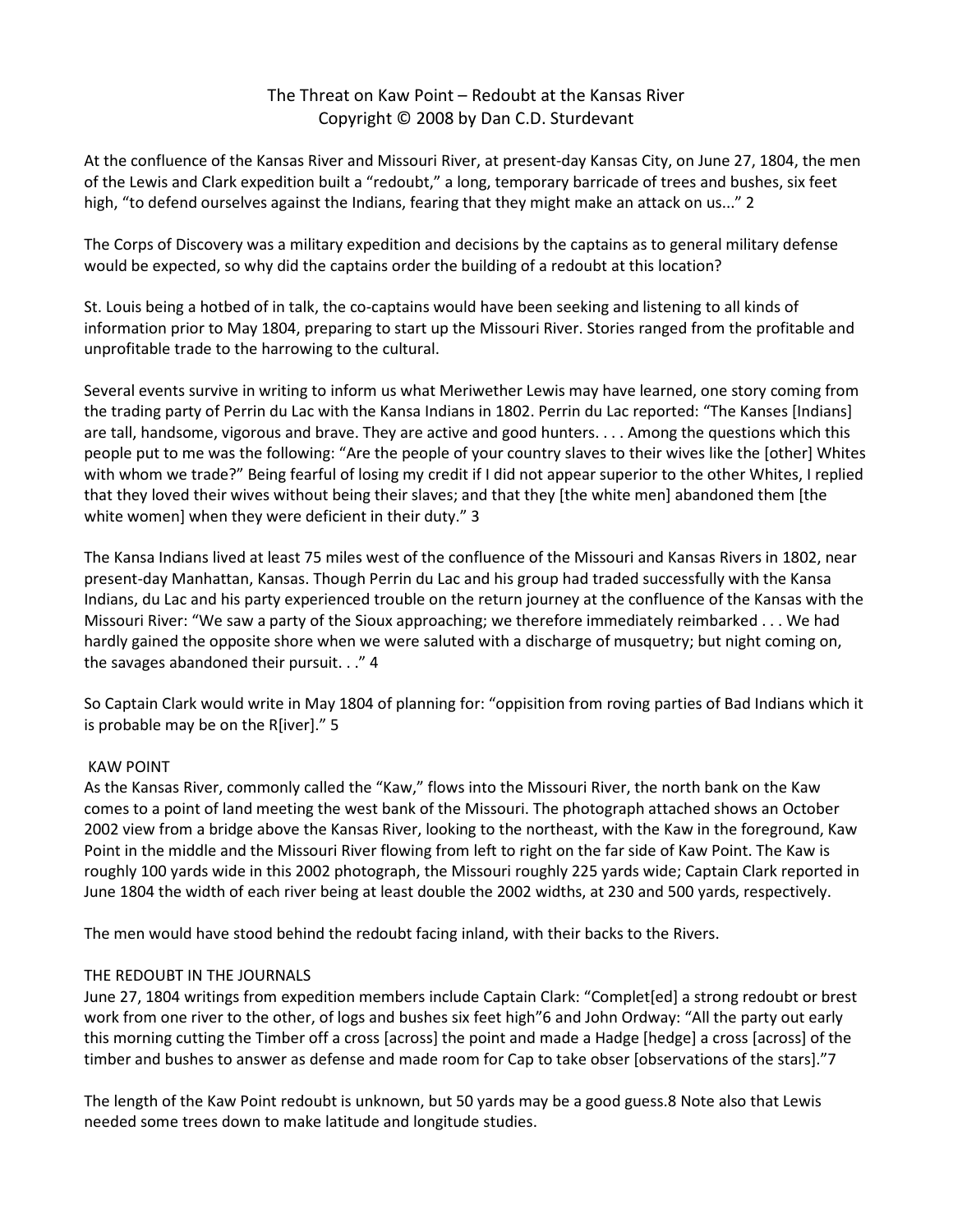### DEFENDING KAW POINT CAMP JUNE 1804---THE NATIVE AMERICAN DEFENSE/THREAT

The convergence of major waterways made the Kaw Point area open to conflict at any time. The Kansa, the Sioux, the Iowa, and other tribes might have been in the area for any number of reasons: to scout/defend their territory, to trade, to war on other Native Americans, to contest any Euro-Americans, etc.

SOME RECORDED NATIVE AMERICAN--EURO-AMERICAN CONFLICTS IN KAW POINT AREA Surviving writings establish Euro-American/Indian fights on the lower Missouri and the Kaw Point area around this time. Some selected events, other than du Lac in 1802, above: Iowa/Euro-Americans. In 1795, Benito and Quenache de Rouin, in two boats with at least another two men, after successfully trading with the Kansa Indians, came east, down the Kaw toward the confluence of the Kaw and the Missouri. The Rouin group was attacked by 160 Iowa Indians, the Iowas continuing their war with the Kansa and in the process chancing upon the Rouin party. The Iowas pillaged the canoes, beat the men and caused "the greatest misery in the world." 9

2. Kansa/Euro-Americans. In October 1805, an American party, charged with returning an Arikara chief to his nation up river on the Missouri, was forced to "retreat to St. Louis" 10 without returning the chief. The American force had come upon "a Body of Canzes [Kansa] Indians, about twenty leagues below the mouth of the River of that name . . . ." Not satisfied with turning back the said party, "This body of Canzes after their first, very rude and unfriendly interview . . . marched up the River and took Post at a difficult and narrow pass, where they decoyed two American hunters on shore who were descending the River, one of whom they killed, and the other after shooting an Indian made his escape, but unfortunately fell in with our Camp in the night, and not answering the challenge was fired upon and mortally wounded--" 11 by the American camp sentry.

3. Kansa/Euro-Americans. North of Kaw Point on September 14, 1806, Captain Clark wrote: "this being the part of the Missouri the Kanzas nation resort to at this Season of the year for the purpose of robbing the pirogues . . . for the Smallest insult we Shall fire on them . . . we met three large [Euro-American] boats bound [upriver] to the Yanktons and Mahars . . . those young men received us with great friendship . . . those men were much affraid of meeting with the Kanzas [Indians]."12

### MUCH ADO

No contact occurred from the Native Americans during the three-night stay at Kaw Point in June 1804. "This [Kansa] nation is now out in the plains hunting the Buffalow." 13

### MARCHING TOWARDS "PROHIBITION"

The captains enforced solemn duties on their men, especially sentries who should be on the watch for a night attack. What did occur at Kansas River of a military nature involved Americans punishing Americans. Sentry John Collins drank on the job; and the June 29 court martial charge asserted against Collins: "getting drunk on his post this morning out of whiskey put under his Charge as a Sentinal and for Suffering Hugh Hall to draw whiskey out of the Said Barrel intended for the [whole expedition] party . . . ." Collins' penalty was "100 lashes on his bear Back." 14 Collins' fellow inebriate, Hugh Hall, received 50 lashes for unauthorized drinking.

The expedition had been safe those days in late June 1804. 15 The redoubt as a defense seemed to fade in favor of islands in the Missouri River as the expedition proceeded. The captains and the men went upstream a little wiser on June 29, 1804 and human beings can be noted for their streaks of intelligence.

### FOOTNOTES

1 "The explorers and early mapmakers called the tribe and the river Cans, Causa, Kansa, Kances, Kanza, Konza, Quans, etc. Eventually the stream was named the Kansas River, though it is commonly called the Kaw." Floyd Benjamin Streeter, The Kaw, The Heart of a Nation (New York, Farrar and Rinehart, 1941), p. 4.